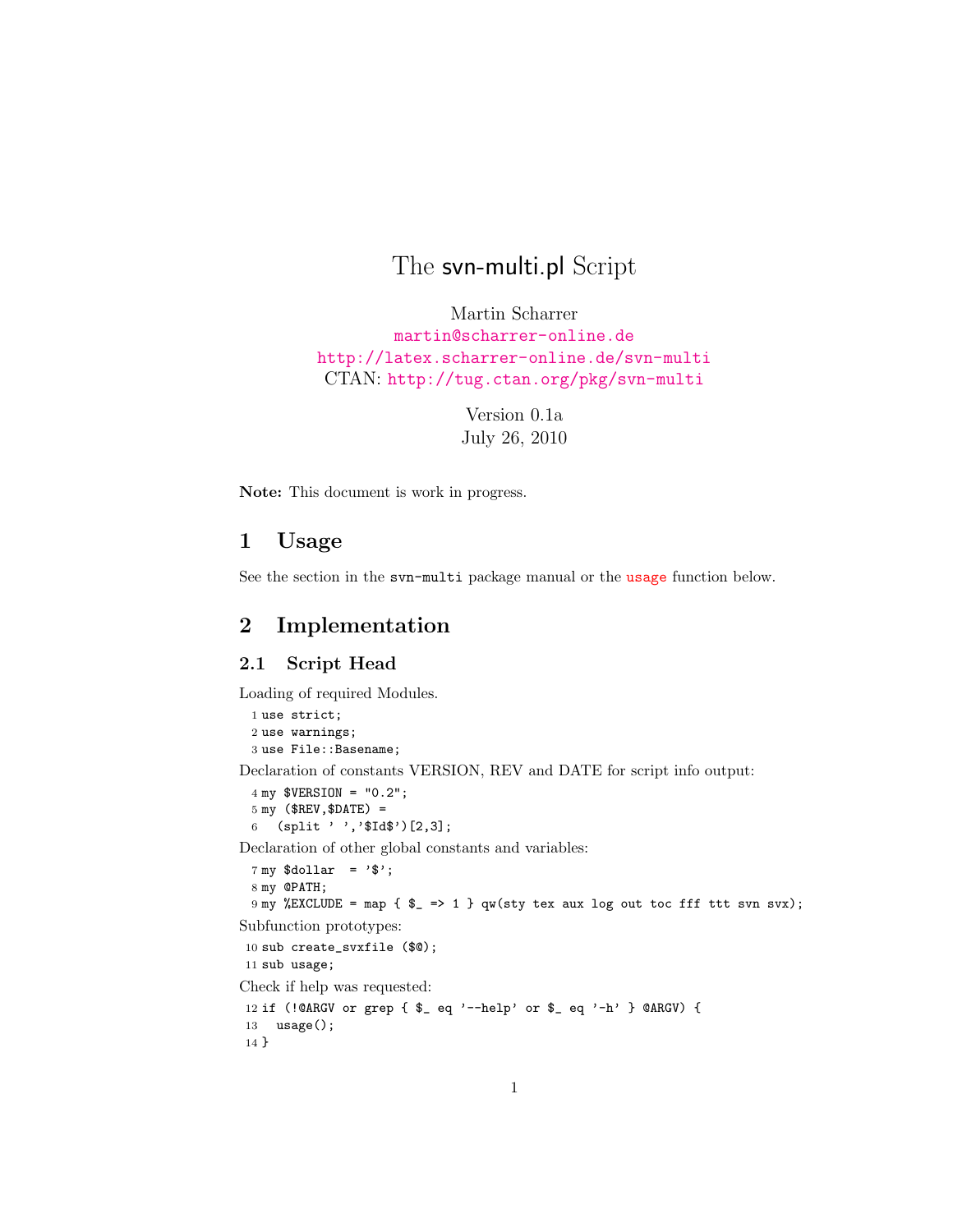Print identification line like other TeX related programs:

15 print STDOUT "This is svn-multi.pl, Version \$VERSION-\$REV, \$DATE\n";

The first argument is taken as the jobname. To be more userfriendly the name can include some standard extension and a path which are stripped.

```
16 my ($jobname, $dir, $suffix) = fileparse(shift @ARGV, qr/\.(tex|ltx|dtx|svn)$/);
```
If a directory was specified this program is changing into it because the file paths in the .aux file are relative to it.

```
17 if ($dir && $dir ne './') {
18 printf STDOUT "Main directory is '$dir'.\n";
19 chdir($dir);
20 }
21
22 if ($jobname = \degree /^-/) {
23 usage();
24 }
25 \text{ my} $outfile = "$jobname.svx";
26
27 my %external;
28
```
Regular expressions to read the .aux file:

```
svnexternalpath: The format is:
   \@svnexternalpath{{patha}{pathb}{...}{pathd}}
29 my $resvnexternalpath = qr/
30 \sim \sim # at begin of line
31 \simeq \star # allow for spaces
32 \\\@svnexternalpath # the macro name
33 \times 3^*34 { # begin token group
35 \succeq36 (?: # paths:
37 \{ # { of first path
38 (.*) # everything else, e.g: 'patha}{pathb}{pathc'
39 } # } of last path
40 | # or nothing
41 )
42 \times43 		 } 		 # end token group
44 \s*
45 \frac{1}{2} $ # end of line
46 / x;svnexternal: The format is:
```

```
\@svnexternal[group name]{{filea}{fileb}{...}{filed}}
47 my $resvnexternal = qr/
```
48  $\sim$   $\sim$  # at begin of line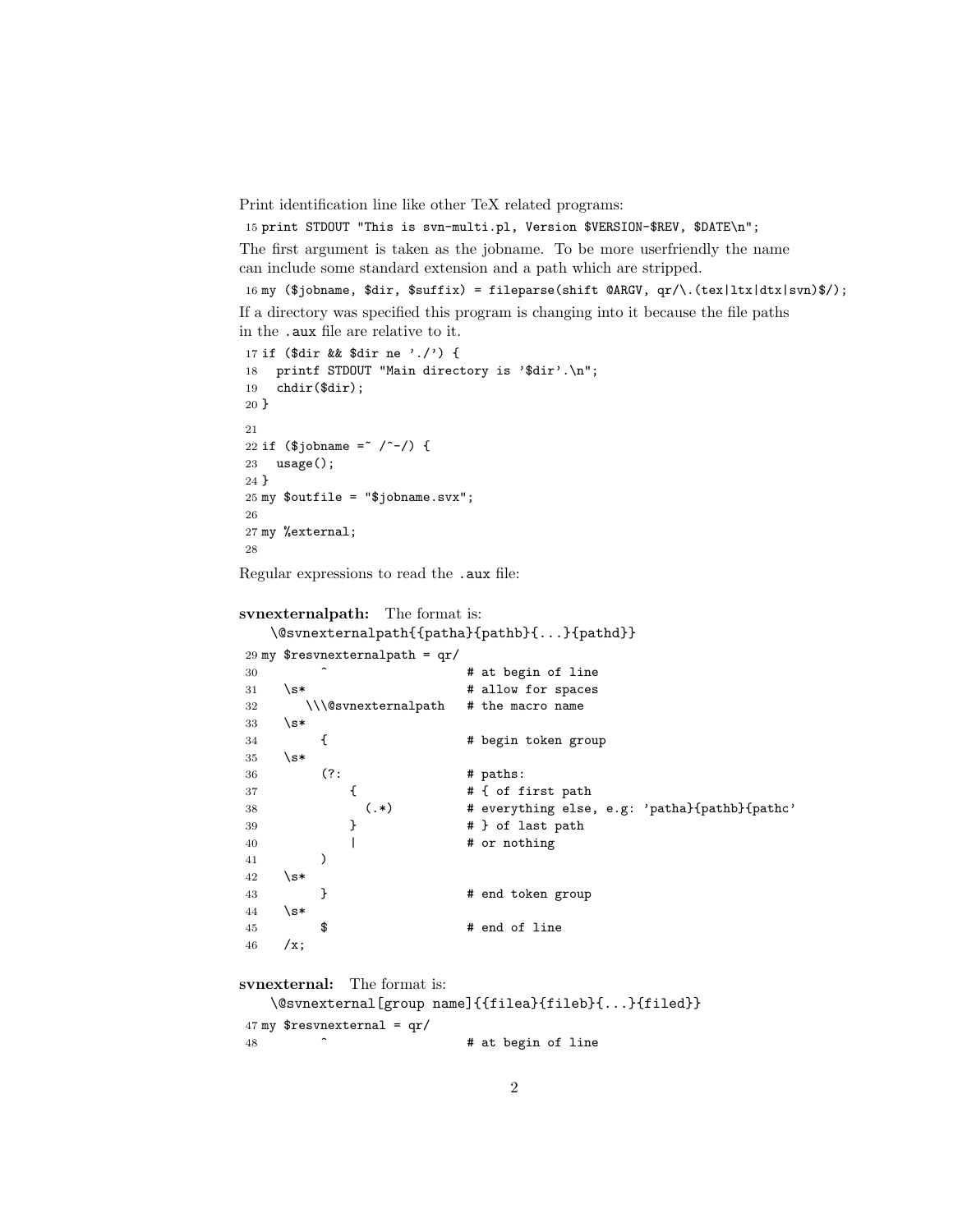```
49 \& * # allow for spaces
50 \\\@svnexternal # the macro name
51 \simeq52 (?: # optional:
53 \setminus [ \qquad # opening [
54 ([^\]]*) # group name (everything until ])
55 \] # closing ]
56 )?
57 \s*
58 { \qquad # begin token group
59 ([^}]+) # file name (everything until })
60 } # end token group
61 \simeq62 { \qquad \qquad \qquad \qquad \qquad \qquad \qquad \qquad \qquad \qquad \qquad \qquad \qquad \qquad \qquad \qquad \qquad \qquad \qquad \qquad \qquad \qquad \qquad \qquad \qquad \qquad \qquad \qquad \qquad \qquad \qquad \qquad \qquad \qquad \qquad \qquad 63 \sqrt{s*}64 (?: # paths:
65 { # { of first file
66 (.*) # everything else, e.g: 'filea}{fileb}{filec'
67 } # } of last file
68 | # or nothing
69 )
70 \quad \text{S*}71 } # end token group
72 \quad \simeq73 \frac{1}{2} $ # end of line
74 /x;
75 if (-e "$jobname.aux" and open( my $svnfh, '<', "$jobname.aux")) {
76 print STDOUT "Reading '$jobname.aux'.\n";
77 while (<$svnfh>) {
78 chomp;
79 if (/$resvnexternalpath/) {
80 push @PATH, ( split /}\s*{/, $1 );
81 }
82 elsif (/$resvnexternal/) {
83 my ($group,$file,$list) = ($1||"",$2,$3||"");
84 $file =^* s/^\\.\/\//;85 push @{$external{$file}{$group} ||= []}, ( split /}\s*{/, $list );
86 }
87 }
88 close ($svnfh);
89 }
90 else {
91 warn "No .aux file found for '$jobname'!\n";
92 }
93
94 # Add TEXINPUTS to path
95 push @PATH, map { \ell = \frac{\pi}{3} s/(?<!\/)\/\/; \ell } grep { \ell }
96 split(':', $ENV{'TEXINPUTS'}||"");
97
```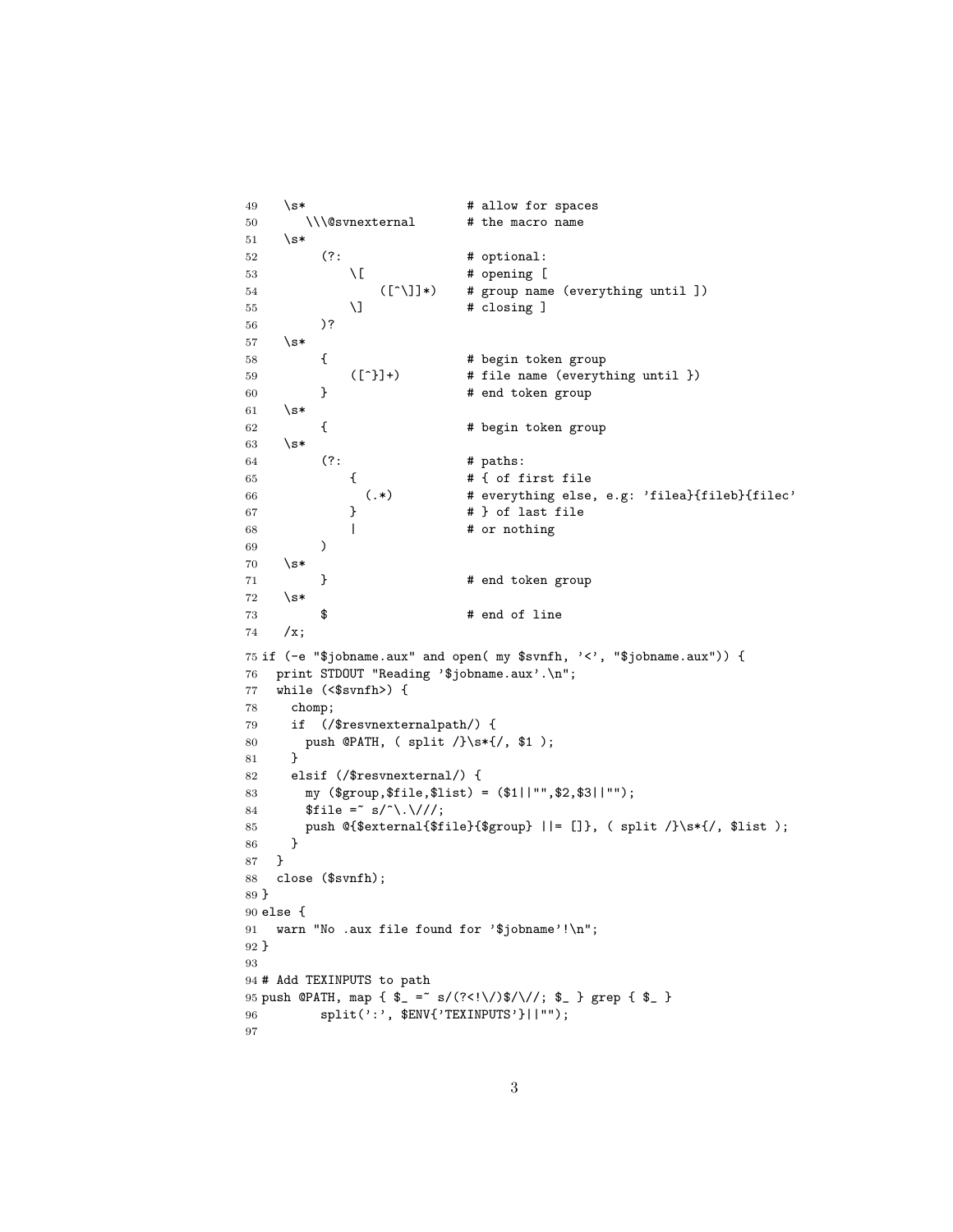```
98 my @mainfilepairs;
99 my $maintex = "$jobname.tex";
100 if (exists $external{$maintex}) {
101 while ( my ($group,$list) = each %{$external{$maintex}} ) {
102 push @mainfilepairs, [ $group, [ @$list ] ];
103 }
104 delete $external{$maintex};
105 }
106
107 push @mainfilepairs, parse_args(@ARGV);
108 create_svxfile("$jobname.svx", @mainfilepairs )
109 if @mainfilepairs;
110
111 foreach my $file (keys %external) {
112 my @pairs;
113 my $svxfile = $file;
114 $svxfile = s/\.\text{(tex|ltx)}\%.\text{svx};115 while ( my ($group,$list) = each %{$external{$file}} ) {
116 push @pairs, [ $group, [ @$list ] ];
117 }
118 create_svxfile($svxfile, @pairs);
119 }
```
### 2.2 Functions

parse args Parses the arguments and builds a list of (group,(files)) pairs.

```
120 sub parse_args {
121 my @args = @_{-};122 my $group = '';
123 my @files;
124 my $readfg;
125 my @pairs;
126
127 foreach my $arg (@args) {
128 if ($readfg) {
129 \text{Sreadfg} = 0;130 $group = $arg;
131 $group = ~ s/ ^ ["']|["']$//; # '
132 }
133 elsif ($arg = \degree /^--group|^-?-fg/) {
134 push @pairs, [ $group, [ @files ] ];
135 @files = ();
136 if ($arg =^{\sim}/^{\sim}-group=(.*)/) {
137 $group = $1;
138 $group = s/ ["']|["']$//; # '
139 }
140 else {
141    $readfg = 1;
142 }
```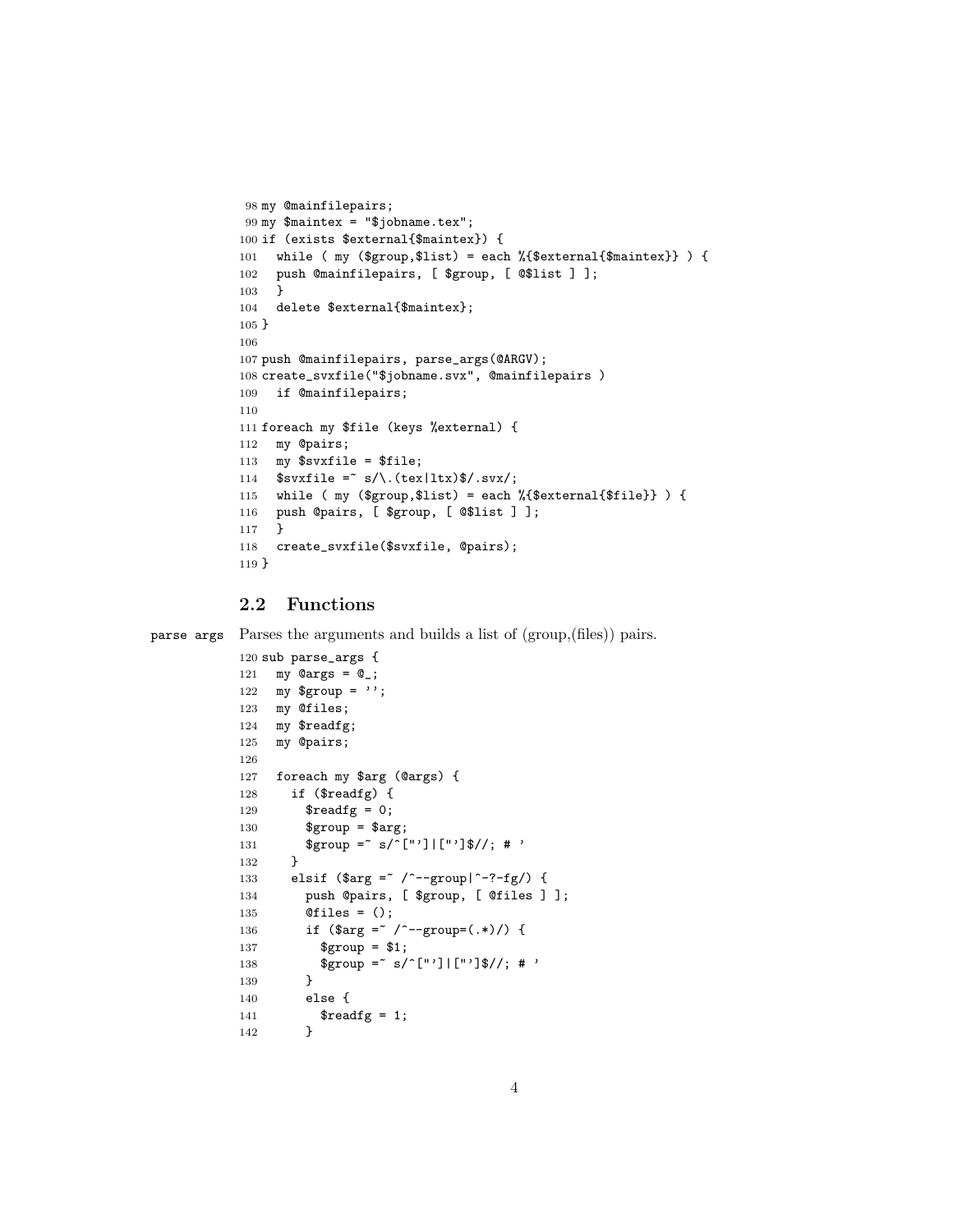```
143 }
              144 elsif ($arg = ' /^--fls/) {
              145 push @files, read_fls("$jobname.fls");
              146 }
              147 else {
              148 push @files, $arg;
              149 }
              150 }
              151 push @pairs, [ $group, [ @files ] ] if @files;
              152 return @pairs;
              153 }
  path search Search all directories in PATH to find the given file and return the first own found.
              154 sub path_search {
              155 my $file = shift;
              156 $file =^* s/### / # / g;157 return $file if not $file or -e $file or not @PATH;
              158
              159 foreach my $dir (@PATH) {
              160 if (-e "$dir$file") {
              161 return "$dir$file";
              162 }
              163 }
              164
              165 return $file;
              166 }
ceate svxfile Creates the .svx file named by the first argument. The second argument is a list
              of (group name/files) pairs.
              167 sub create_svxfile ($@) {
              168 my ($svxfile, @fgpair) = @_{;}169 my $lastgroup;
              170 my $fgused = 0;
              171 my %seen;
              172 return if not @fgpair or not $svxfile;
              173
              174 open(my $svxfh, '>', $svxfile) or do {
              175 warn "ERROR: Could not create SVX file '$svxfile'!\n";
              176 return;
              177 };
              178 print STDOUT "Generating .svx file '$svxfile'.\n";
              179 select $svxfh;
              180 print "% Generated by svn-multi.pl v$VERSION\n\n";
              181
              182 while ( my ($group, $files) = @{shift @fgpair||[]}) {
              183 no warnings 'uninitialized';
              184 if ( (not defined $lastgroup and $group) or ($group ne $lastgroup) ) {
              185 print "\\svngroup{$group}\n";
              186 }
              187 use warnings;
```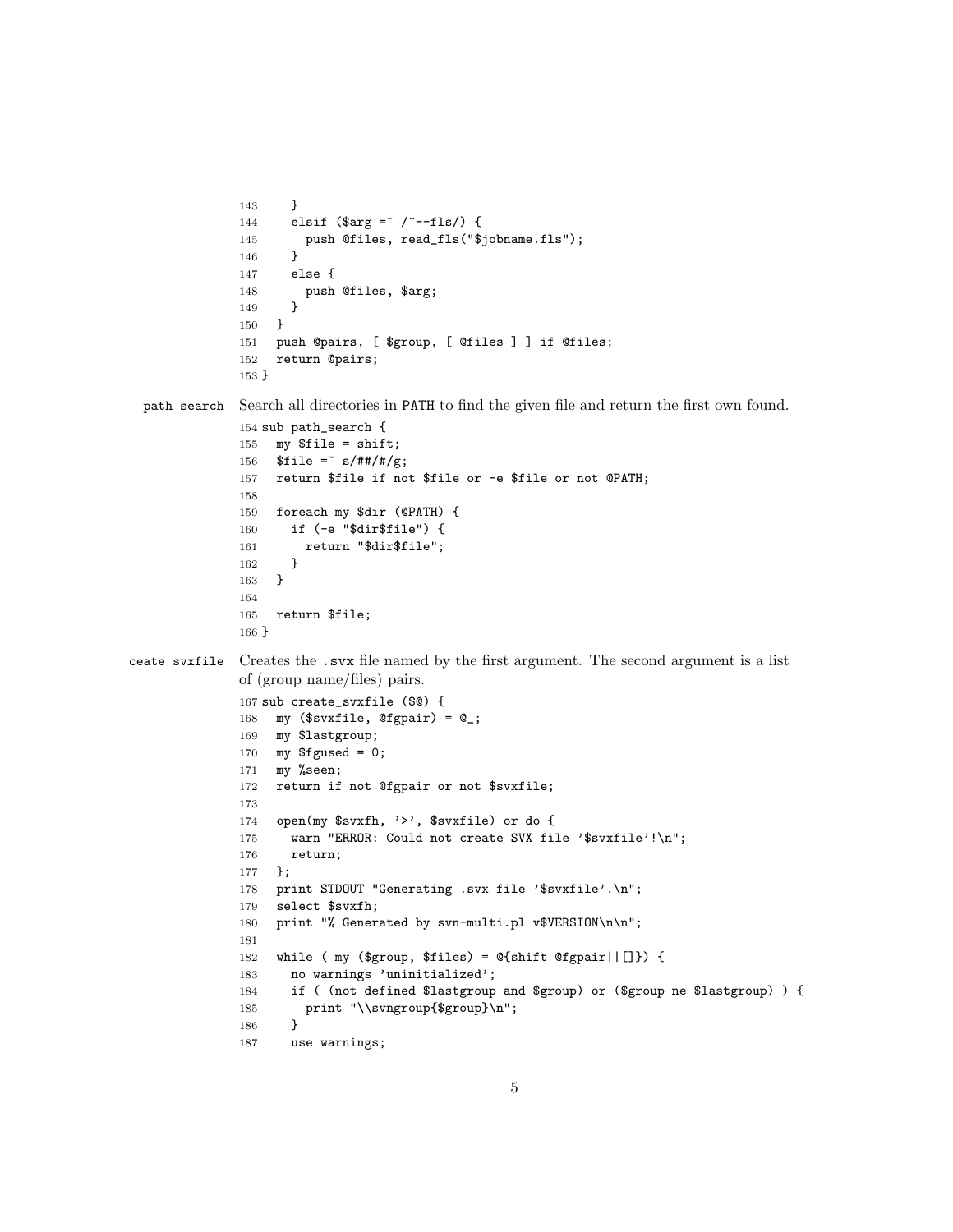```
188 if ($group) {
189 $fgused = 1;190 }
191
192 foreach my $file (@$files) {
193 $file = path_search($file);
194
195 # Only print the file once per group and .svx file
196 next if $seen{$group}{$file};
197 $seen{$group}{$file} = 1;
198
199 open(my $infoh, '-|', "svn info '$file' 2>/dev/null") or next;
200 my %info = map { chomp; split /\s<sup>*</sup>: \s<sup>*</sup>, \S_, 2 } <$infoh>;
201 close($infoh);
202 if (not keys %info) {
203 print "% Could not receive keywords for '$file'!\n\n";
204 next;
205 }
206 print "% Keywords for '$file'\n";
207 print svnidlong(\%info);
208 print "\\svnexternalfile";
209 print "[$group]" if $group;
210 print "{$file}\n";
211 print "\n\pi"
212 }
213
214 $lastgroup = $group;
215 }
216 print "\n";
217 close ($svxfh);
218 }
```
svnid Generates \svnid macro lines. Awaits a hash with the information received from svn. The \$ sign is masked to avoid keyword extension by Subversion inside this source file. Additional modules are needed to produce the date format used by \$Id\$.

```
219 sub svnid {
220 use Date::Parse;
221 use Date::Format;
222 my $href = shift;
223 return "" if (not defined $href->{Name});
224 my $date = time2str("%Y-%m-%d %XZ", str2time($href->{'Last Changed Date'}), 'Z');
225 return <<"EOT";
226 \\svnid{${dollar}Id: $href->{Name} $href->{'Last Changed Rev'} $date $href->{'Last Changed Aut
227 EOT
228 }
```
svnidlong Generates \svnidlong macro lines. Awaits a hash with the information received from svn. The \$ sign is masked to avoid keyword extension by Subversion inside this source file.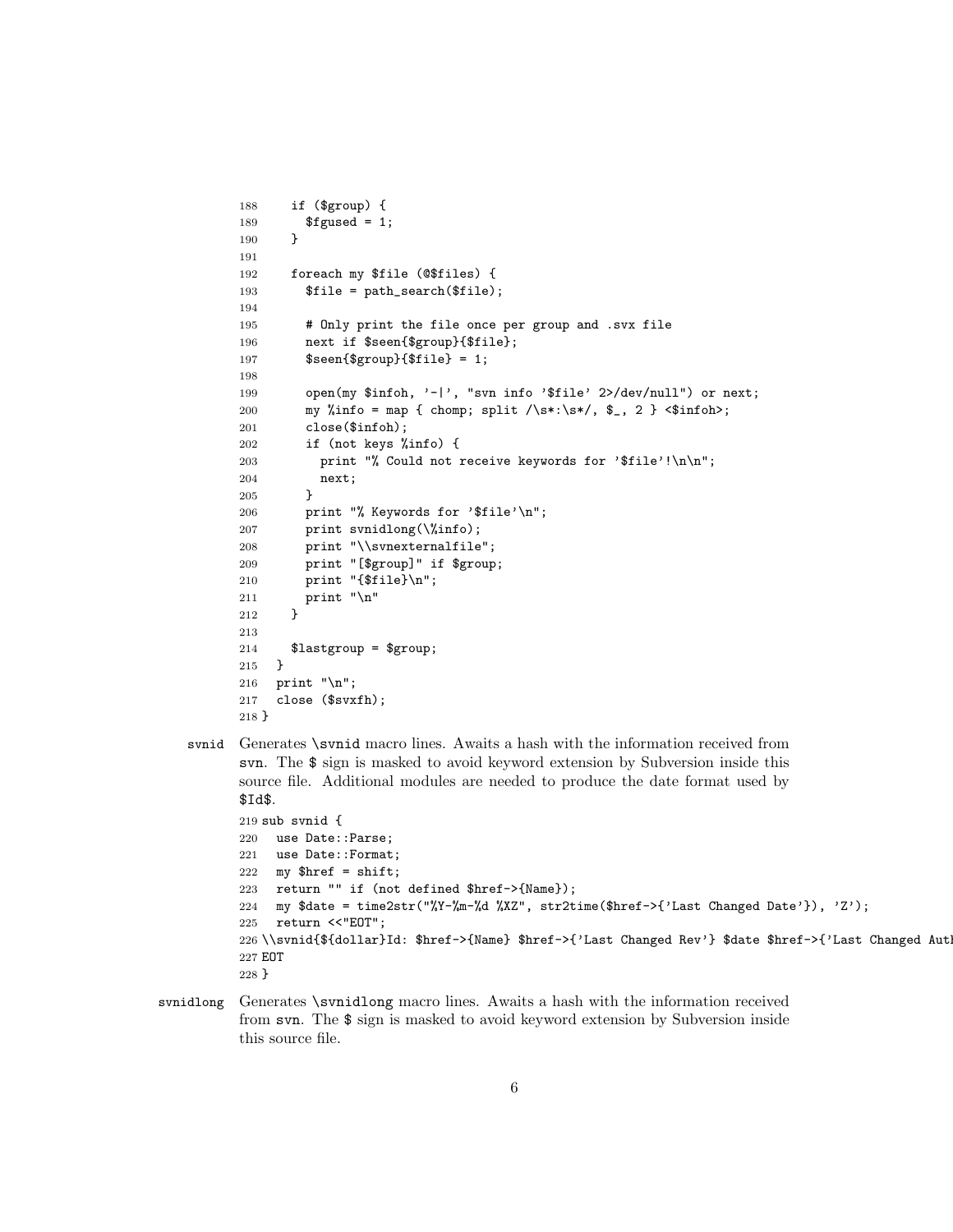```
229 sub svnidlong {
          230 my $href = shift;
          231 return <<"EOT";
          232 \\svnidlong
          233 {${dollar}HeadURL: $href->{URL} \$}
          234 {${dollar}LastChangedDate: $href->{'Last Changed Date'} \$}
          235 {${dollar}LastChangedRevision: $href->{'Last Changed Rev'} \$}
          236 {${dollar}LastChangedBy: $href->{'Last Changed Author'} \$}
          237 EOT
          238 }
read fls Reads the .fls file and looks for INPUT relativedir/file lines. The file is
         ignored if its extension is in the EXCLUDE list.
          239 sub read_fls {
          240 my fls = shift;241 my %stack;
          242 open (my $fh, '<', $fls) or return;
          243 while (<$fh>) {
          244 chomp;
          245 if (/^INPUT ([^\/].*)$/) {
          246 my $file = $1;
          247 my x = \text{substr}(\text{file}, \text{rindex}(\text{file}, \cdot, \cdot) + 1);248 $stack{$1} = 1 if not exists $EXCLUDE{$ext};
          249 }
          250 }
          251 close($fh);
          252 return keys %stack;
         253 }
   usage Prints usage information.
          254 sub usage {
          255 print STDOUT <<'EOT';
          256 Usage:
          257 svn-multi.pl jobname[.tex] [--fls] [--group|-g <group name>] [input_files] ...
          258 ... [--group|-g <group name>] [input_files] ...
          259
          260 Description:
          261 This LaTeX helper script collects Subversion keywords from non-(La)TeX files
          262 and provides it to the 'svn-multi' package using '.svx' files. It will first
          263 scan the file '<jobname>.aux' for files declared by the '\svnextern' macro but
          264 also allows to provide additional files including the corresponding groups. The
          265 keywords for the additional files will be written in the file '<jobname>.svx'.
          266
          267 Options:
          268 jobname[.tex] : The LaTeX 'jobname', i.e. the basename of your main LaTeX file.
          269 --group <GN> : Use given group name <GN> for all following files,
          270 or -g <GN> including the one read by a '--fls' option, until the next
          271 group is specified.
          272 --fls : Read list of (additional) files from the file '<jobname>.fls'. This
          273 file is produced by LaTeX when run with the '--recorder' option and
```